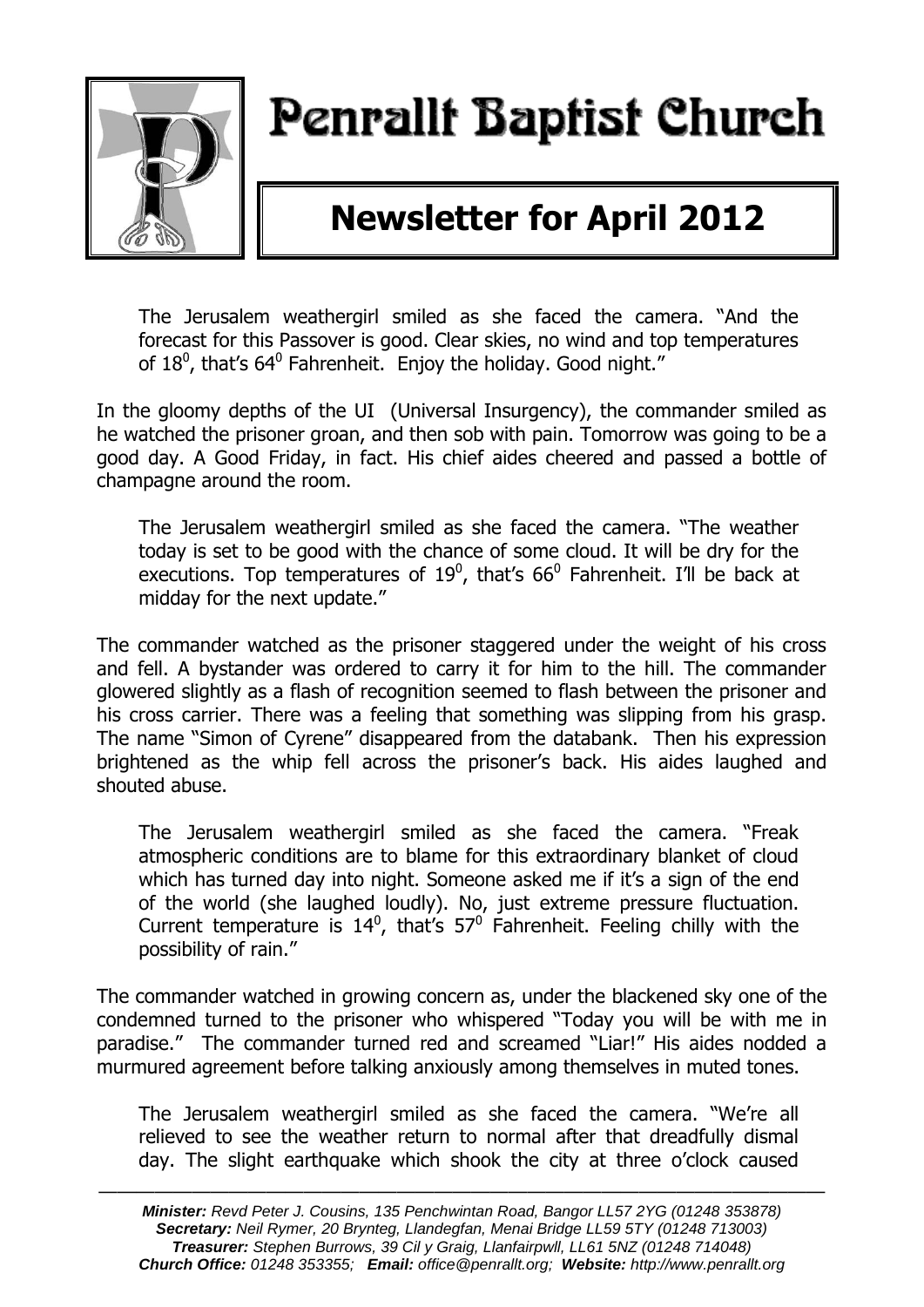some panic, but the only major damage seems to be in the graveyard and the temple. Otherwise everything is back to normal. A clear night. Top temperature of  $10^0$ , that's 50 $^0$  Fahrenheit. I'll be back tomorrow at 6."

The commander stood transfixed with horror as the words "It is finished" echoed around his brain. His aides stood silently as far from him as possible, looking at the ground. They had lost the prisoner. They had lost the war.

The Jerusalem weathergirl smiled as she faced the camera. "This Sunday promises to be bright and warm. After the drama of the last few days we can expect a change. Top temperatures of 25<sup>0</sup>, that's a whopping 77<sup>0</sup> Fahrenheit. I'll be back at midday for the next update."

The ex-prisoner stood outside the empty tomb in the warmth and smiled as he saw the women approaching in the early-morning sun.

God bless you, Join us to celebrate the new dawn of Easter. **Peter**

**SERVICES in APRIL** 

### **April 1**

| 10.30am<br>2.15pm<br>6.00pm               | Healing Service: <b>Behold the Lamb of God:</b> Mark 10:32-34; 11:1-10<br>Service at Bontnewydd<br>Communion Service. Roger Borlace |                          |  |
|-------------------------------------------|-------------------------------------------------------------------------------------------------------------------------------------|--------------------------|--|
|                                           | The true marks of the people of God                                                                                                 | Mat 15:1-39              |  |
| <b>April 8</b><br>10.30am<br>6.00pm       | <b>Easter Sunday</b><br>Service for all ages. Theme: Fixing What's Broken<br><b>Have You Heard?</b>                                 | <i>Luke 24:13-35</i>     |  |
| April 15<br>10.30am<br>6.00 <sub>pm</sub> | Mark Young<br><b>Follow Jesus</b>                                                                                                   | Psalm 139<br>Mat 16:1-28 |  |
| <b>April 22</b><br>10.30am<br>6.00pm      | Pulpit Exchange: Hywel Meredydd<br><b>Baptismal Service</b>                                                                         |                          |  |
| <b>April 29</b><br>10.30am<br>6.00pm      | The Discipline of Scriptural Meditation<br>James Goodman<br>Transfiguration                                                         | Mat 17:1-13              |  |

### **Our Preaching Team for April:**

Peter Cousins is Penrallt's minister. Mark Young is a teacher and is studying for a degree in Theology. *James Goodman* is a member of Penrallt, who works in the Office of Programme Management in Bangor University. Hywel Meredydd works for Tearfund and is minister of the Cildwrn church in Llangefni, a Welsh-speaking congregation that was founded by the great Welsh revival preacher Christmas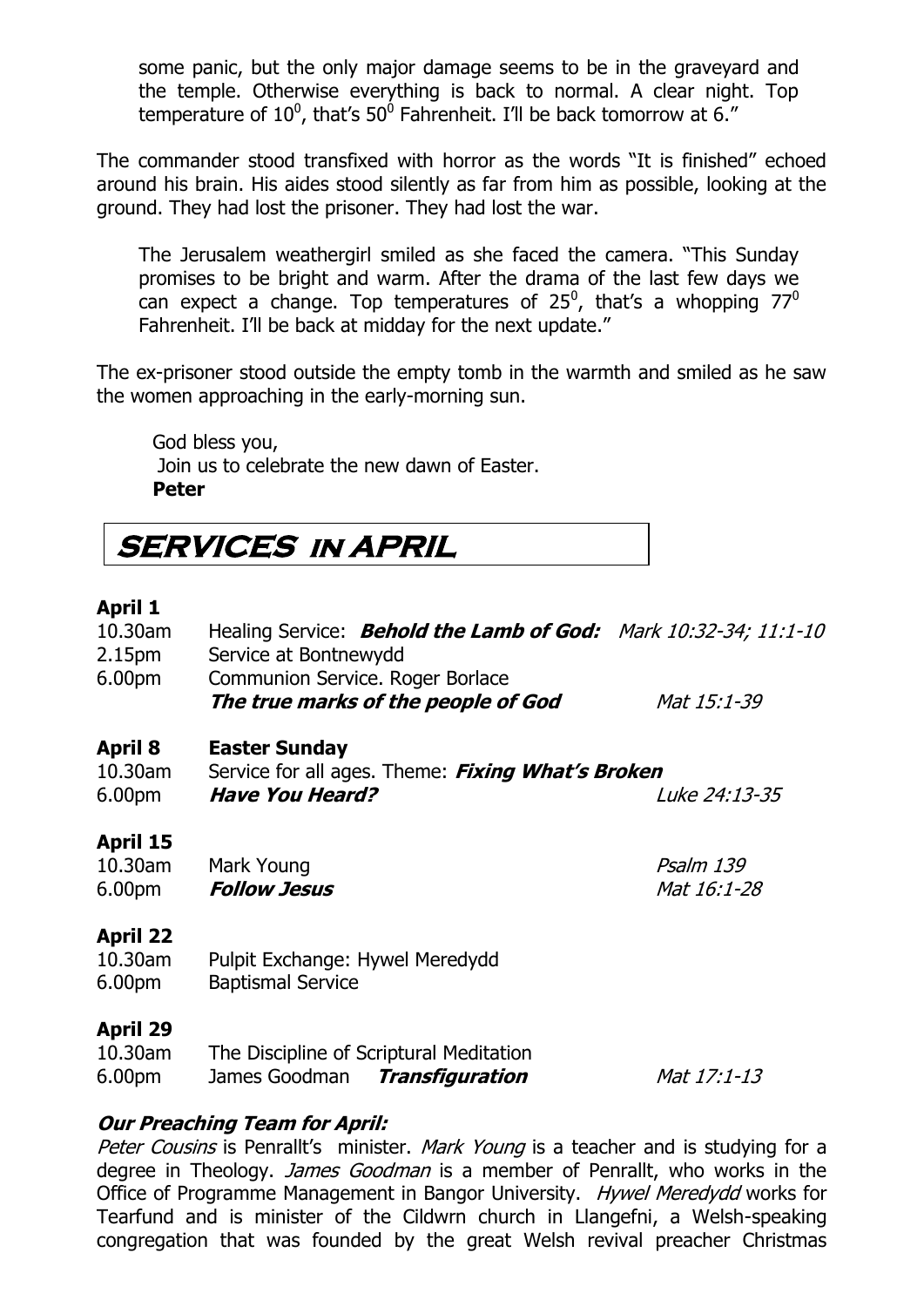Evans. Hywel and Peter are swapping pulpits for this Sunday, so Peter and a team from Penrallt will be taking the services in Capel Cildwrn (in Welsh).

### **CHURCH LUNCH**

We will host a church lunch on **Sunday April 1<sup>st</sup>**. Please bring enough buffet style "finger food" for yourselves and one or two others.

### **EASTER ACTIVITIES**

### **MAUNDY THURSDAY** (**5 th APRIL**)



**7pm in the hall**, not the chapel

 **Maundy Thursday Fellowship Communion** consisting of eating together a light soup, bread and cheese meal and then sharing a Communion Service, staying around the tables. The event is organized and led by Geoff and Marilyn Birch

### **GOOD FRIDAY** (**6 th APRIL**)



**11am CYTUN (Churches Together) Walk of Witness** down the High Street, starting at St. John's Methodist Church

**5-7pm in Penrallt**

**Journey to the Cross - pointers to faith at Easter time** 

Wander around a series of encounter points in the quietly spiritual atmosphere until you reach the cross. It takes about 30 minutes to go round. Hot cross buns and coffee in the hall afterwards. This is a good event to suggest to friends.



### **EASTER SUNDAY** (**8 th April**)

**7am CYTUN Service on Roman Camp**, followed by breakfast in Penrallt.

**10:30am** All-age style service.

**6pm** Evening Service.

### **Faith Café**

Faith Café will resume on Sunday April  $15<sup>th</sup>$  for four weeks. It takes place after the evening service and is for students and young adults. Starting around 7:15 pm it is an evening of chat, interviews, music and discussions.

### **SPECIAL DATES FOR APRIL**

| <b>Monday 2</b>    | 7:30 <sub>pm</sub> | Church AGM                                   |
|--------------------|--------------------|----------------------------------------------|
| <b>Wednesday 4</b> | 10:30am            | Men's Prayer Meeting.                        |
| <b>Thursday 5</b>  | 7:00pm             | Maundy Thursday Fellowship Communion Service |
| <b>Friday 6</b>    | 11:00am            | Walk of Witness on the High Street           |
|                    | $5-7pm$            | Journey to the Cross                         |
| <b>Sunday 8</b>    | 7:00am             | Churches Together service on Roman Camp      |
|                    |                    | followed by breakfast                        |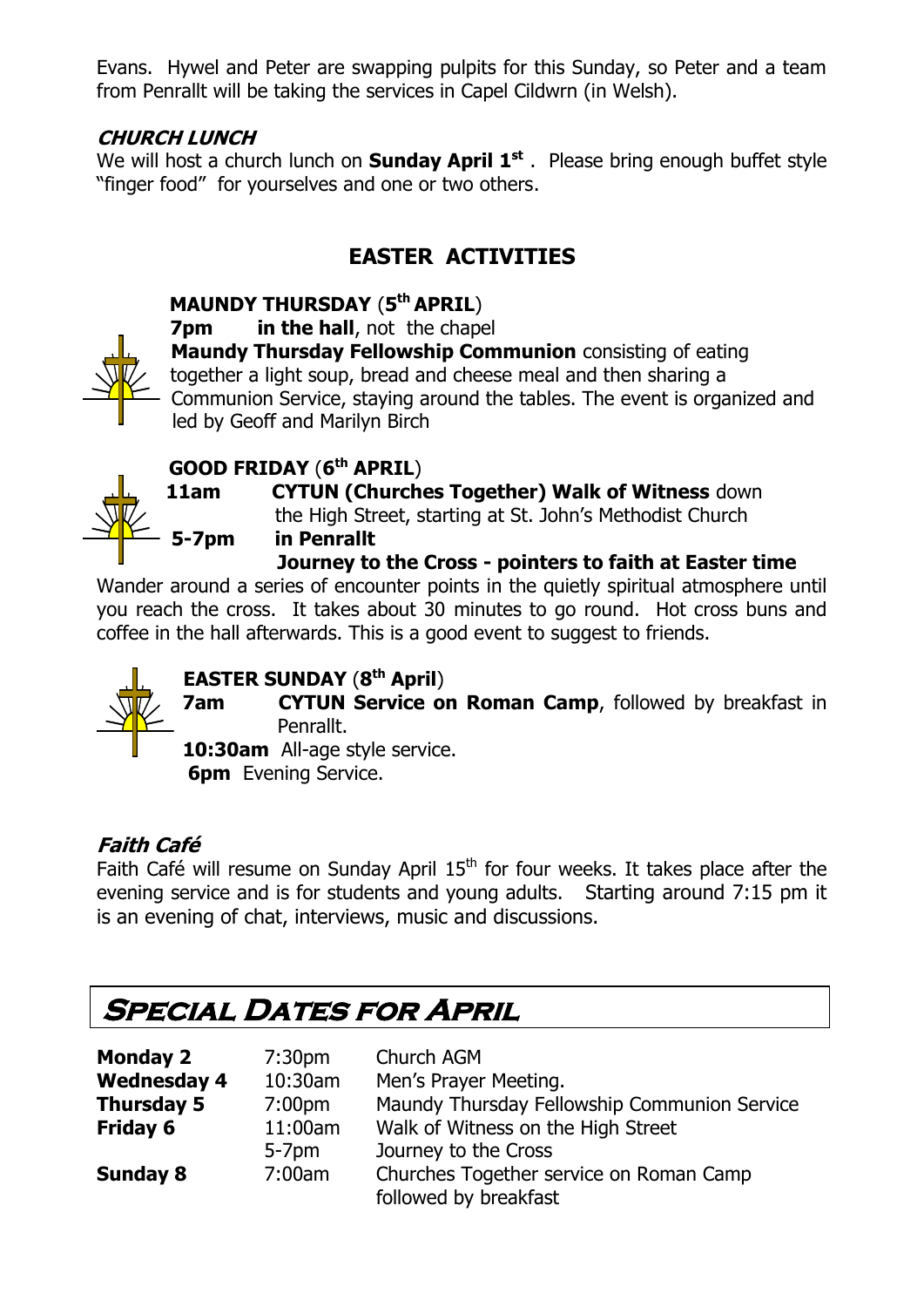**Saturday 21** North Wales English Baptist Union AGM. Speaker: Rev. Dr. Pat (Patricia) Took (this year's President of the Baptist Union). More details to follow; she is an excellent speaker so mark it in your diary now.

**Tuesday 24** 7:30pm Missions Meeting at Sarah Jackson's **Saturday 28** 5:00pm Saturday Session for Musicians at the Collis's (see "Noticeboard")

### **ADVANCE NOTICE**

Christian Aid Week: **13-19 May** If you can help with the house-to-house collection, or counting the money afterwards, please contact Susan Cousins – tel 353878.

### **Weekdays**

#### **Please check with the contact people when there are meetings this month.**   $HG = Home$  Group

| Day        | <b>Time</b>          | <b>Details</b>                          | <b>Contacts</b>                                        |
|------------|----------------------|-----------------------------------------|--------------------------------------------------------|
| <b>Tue</b> | 8.00pm               | HG, Nilgiri                             | Joan Beer (353874)                                     |
| <b>Tue</b> | 7.30pm               | HG, Tyddyn Isaf, Menai<br><b>Bridge</b> | Magnus Forrester-Barker<br>(717570)                    |
| <b>Wed</b> | 10.30am              | Men's Prayer Meeting                    | Peter Cousins (353878)                                 |
| Wed        | 2.00 <sub>pm</sub>   | Carers' Home Group                      | Carol Morris (716953)                                  |
| <b>Wed</b> | 7.00pm               | HG for young adults, Bangor             | Danielle Fifield<br>(07849935707)                      |
| <b>Wed</b> | 7.30pm               | HG, The Nomads                          | Jess & Seamus Adams (421185)<br>Susan Cousins (353878) |
| <b>Wed</b> | 7.30pm               | HG, Bethesda                            | Jon & Deb Stammers (602868)                            |
| <b>Wed</b> | 8.00pm               | HG, Grŵp Cymraeg                        | Owen & Nia Lloyd Evans (352634)                        |
| Thu        | 10.30am              | Post-Alpha Bible Study                  | Sue & Lawrence Moss (713793)                           |
| Thu        | 7.30pm               | HG, Llanfairpwll                        | Sue & Lawrence Moss (713793)                           |
| Thu        | 7.45pm               | HG, Talwrn                              | Gill & James Goodman (751074)                          |
| Fri        | 10.30am<br>- noon    | <b>Cheeky Monkeys</b>                   | Joan Rymer (713003)                                    |
| Fri        | $10.30 -$<br>12.30pm | HG, 6 Maes y Dref                       | Anne Collis (353173)<br>anne@collis66.freeserve.co.uk  |
| <b>Sat</b> | 8.30am               | <b>Prayer Meeting</b>                   |                                                        |

### **News of People**

Our condolences to **Wyn Morgan** on the death of his mother at the end of February and to **Wendy Lemon** on the death of her father at the beginning of March. **Nancy Jones** is now permamently in Plas Garnedd Residential Home in Llanberis and would love a visit from you. **Joyce Ryan** has had an operation for a broken hip and is still in hospital. **Marilyn Birch** has also had a fall and has broken a rib.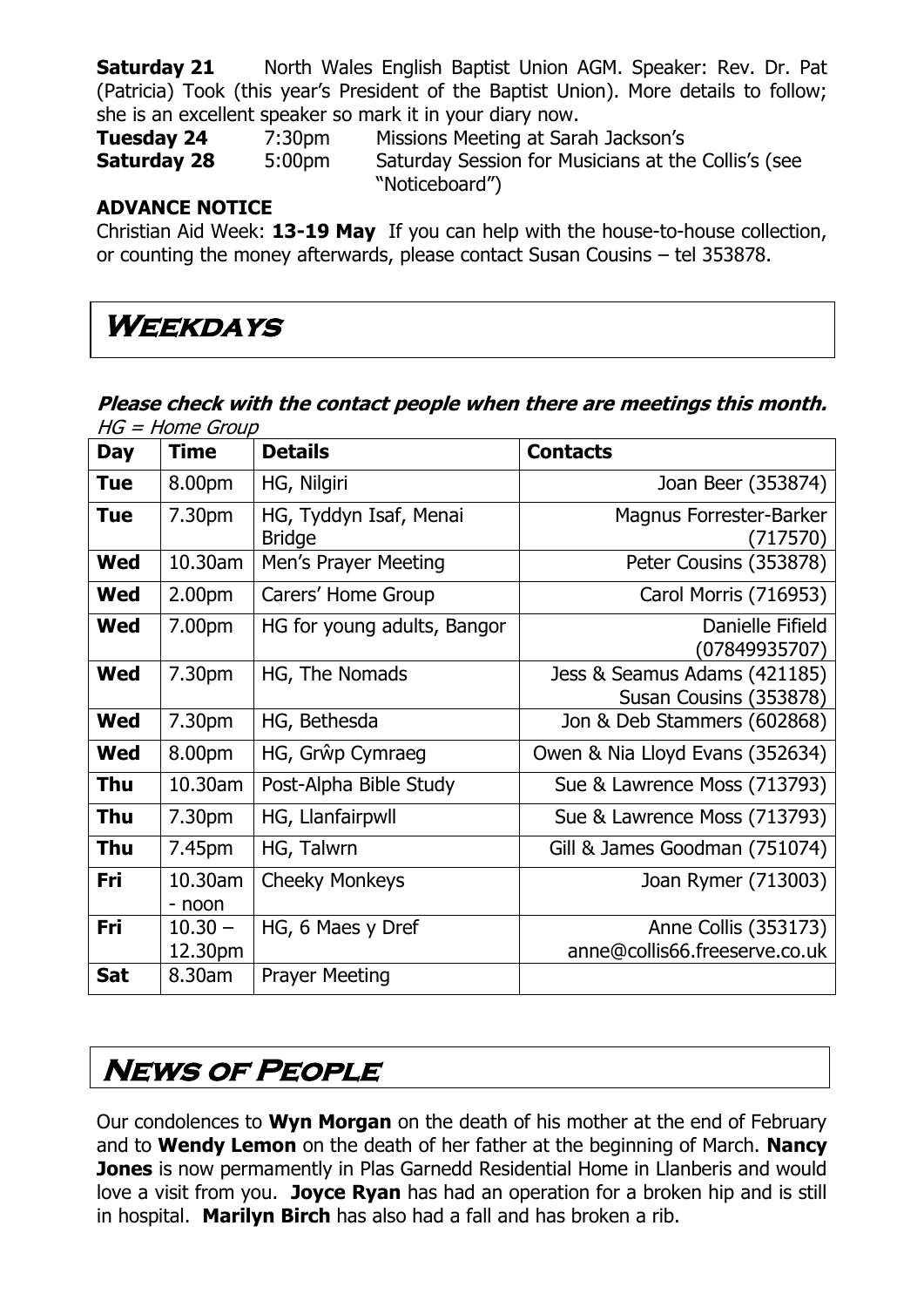### **Children's Birthdays in April**

**4 th:** Natalie Gordon-Roberts; **11th:** Samuel Adams; **25th:** Dominic Hearth; **29th:** Jonah Matwick

### **Noticeboard**

### **Gift Day**

On April  $1<sup>st</sup>$  our sister church, the Welsh language Penuel Baptist Church in Bangor, will be celebrating its bicentenary with a special service at 5:30pm. Our minister will be taking part in the service and presenting a cheque for  $£10,000$ on behalf of Penrallt. All are welcome to the service.

 **Men's Prayer Meeting Wednesday 4 April 10.30am** The men will meet for prayer as usual, followed by coffee in Options.

 **Men's (Ginger) Beer & Skittles Evening Saturday 21 April** A chance to chill out and play skittles, darts and pool. **7.30pm**

### **Walking Group Tuesday 17 April 10.30am**

A circular walk of 6 miles near to Llanddona on Anglesey giving good views of Red Wharf Bay. Some uphill walking at the start but can be taken slowly! From Beaumaris centre take the B5109 on your left then take the second right lane signposted Llanddona. On arrival at the village look for the "Owen Glyndwr" public house on your left and continue straight ahead signposted Traeth/beach. Keeping to the right, continue down a steep hill to the bottom where the road then follows the coast, the car park is a little way on your left.

Paul and Ruth are leading the walk — any queries telephone 01248 490581 or e-mail [paul.hebblethwaite@virgin.net](mailto:paul.hebblethwaite@virgin.net)

### **Pastoral Care Course**

This will begin on Saturday **21st April**. It is aimed at all those who would like to improve their pastoral skills. We are especially keen for leaders of home groups, CU cell groups etc. to do the course. It follows the Pastoral Care Foundation Course of the Association of Christian Counsellors and will be facilitated by Dr. Paul Hebblethwaite. For further information and an application form please see Judith Stammers (01248 364394)

Dates:

**Saturday April 21** at the Coach House (lifts will be arranged) Morning and Afternoon

|                         | <u>PIULITING ANCITIOUT</u> |                                             |
|-------------------------|----------------------------|---------------------------------------------|
| <b>Tuesday April 24</b> |                            | at Penrallt $7pm - 9:15pm$                  |
| <b>Tuesday May 1</b>    |                            | at Penrallt $7pm - 9:15pm$                  |
| <b>Saturday May 5</b>   |                            | at Penrallt $7pm - 9:15pm$                  |
| <b>Tuesday May 8</b>    |                            | at Penrallt $7pm - 9:15pm$                  |
| <b>Tuesday May 22</b>   |                            | at Penrallt $7pm - 9:15pm$                  |
| <b>Saturday May 26</b>  |                            | at the Coach House (lifts will be arranged) |
|                         | Morning and Afternoon      |                                             |

### **Saturday Sessions**

All members (and prospective members) of the three Penrallt worship bands are invited to the first of our monthly get-togethers. The aims of these sessions are

o for the musicians to get to know one another better both socially and spiritually